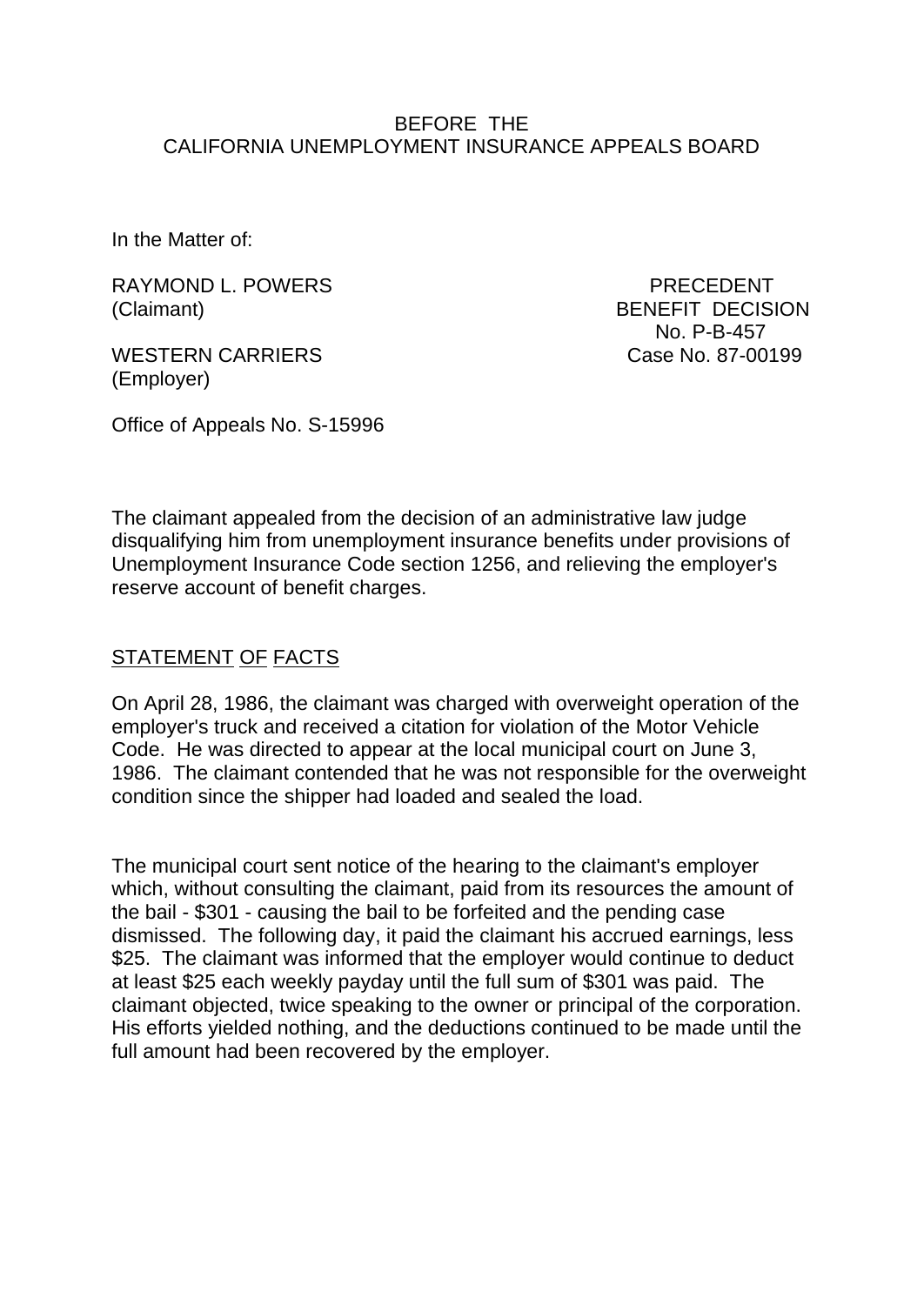On September 19, 1986, when the claimant received his weekly check he noted that the employer had once again made a deduction, this time for \$50. The claimant again complained and was told that the deduction was for a loss sustained by the employer on a short load to a customer and that the sum of \$50 was to be deducted until the claimed amount of \$196 had been reclaimed by the employer. The claimant once again complained to the employer's payroll authority, but when the deductions continued, he resigned on October 2, 1986, and pursued the matter in Small Claims Court.

The second claim was based on an alleged short load and the subsequent \$392 refund to the customer. The employer had not made inquiries concerning responsibility for the loss, but apportioned it equally between the claimant and another driver. The claimant has denied any responsibility for the short load.

At the time he was first hired, the claimant signed an authorization in which he acknowledged in writing that it was:

". . . understood it is my responsibility to return all damaged products that are not accepted by the consigned back to Western Carriers. Should I fail to do so, Western Carriers has my permission to deduct the net cost damage claim from any wages due me. I understand that at my option, I can retain the damaged product and to use it in whatever manner I desire. Should I exercise this option, Western Carriers has my permission to deduct the net cost from any wages due me. In both the above instances, I will be allowed a copy of the costs (the damage claim) . . ."

# REASONS FOR DECISION

Section 1256 of the California Unemployment Insurance Code provides that an individual is disqualified from unemployment insurance benefits if he or she left his or her most recent work voluntarily without good cause. Sections 1030 and 1032 provide that the interested employer's reserve account may be relieved of benefit charges where there is a voluntary leaving of work without good cause.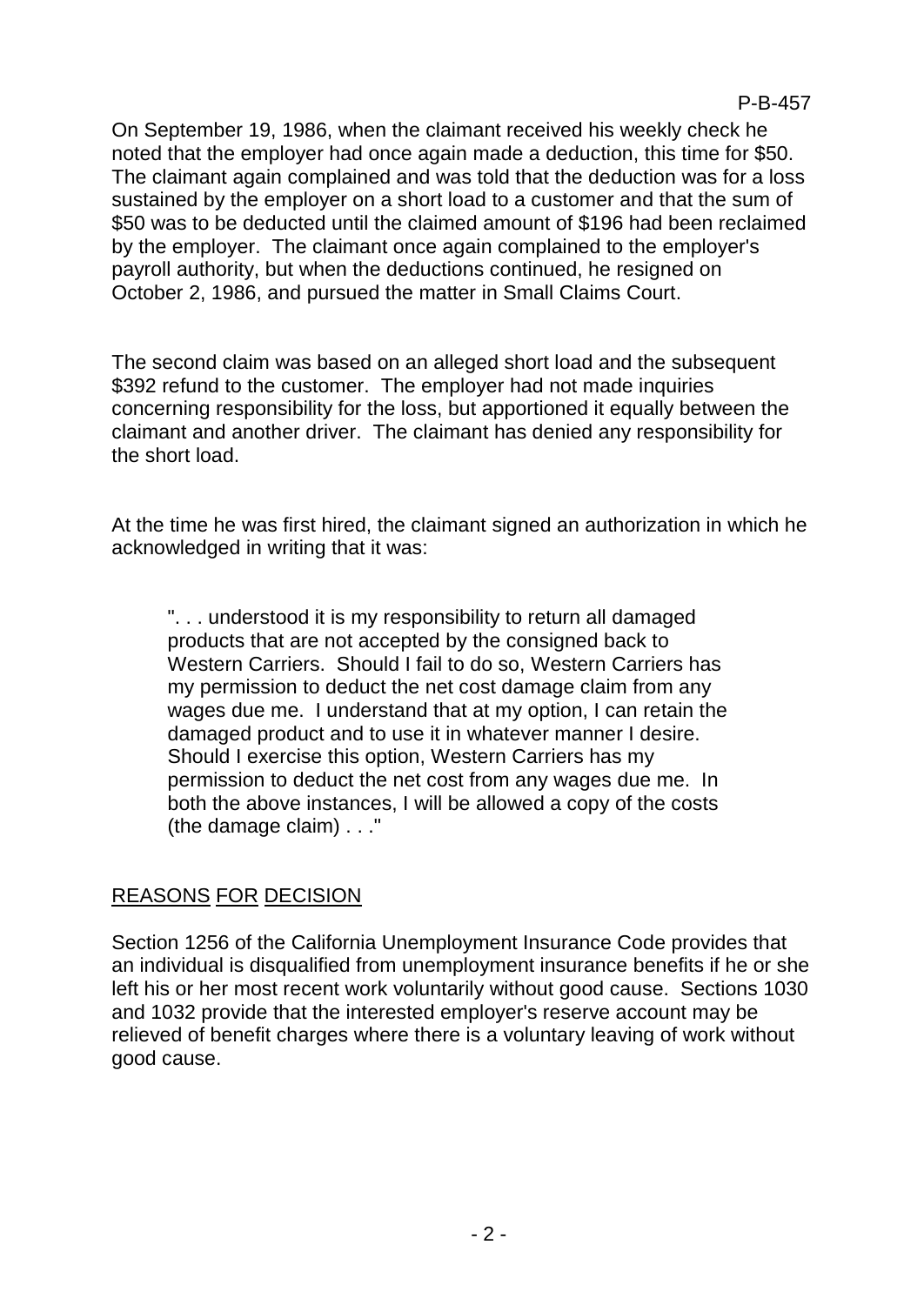"Good cause" under code section 1256 is such cause as would, in similar situations, reasonably motivate the average able-bodied qualified worker to give up his or her employment with its certain wage rewards in order to enter the ranks of the unemployed (Evenson v. California Unemployment Insurance Appeals Board, 1976, 62 Cal.App.3d 1005; Appeals Board Decision No. P-B-27).

An employee must perform or be ready and willing to perform the service required by the contract of employment unless there exists a valid excuse for nonperformance (Labor Code sections 2858, 2859). There is a concomitant duty on the part of the employer: the performance of such services entitled the employee to compensation (56 C.J.S. 81; Ware v. Merrill, Lynch, Pierce, Fenner & Smith, Inc., 24 Cal.App.3d 35, affirmed 414 U.S. 117).

An employer must pay wages when due. "[W]ages are not ordinary debts . . . [B]ecause of the economic position of the average worker and in particular, his dependence on wages for the necessities of life for himself and his family, it is essential to the public welfare that he receive his pay" promptly (Pressler v. Donald L. Breir Co., 1982, 32 Cal.3d 831, 837). Unless specifically excepted by law, the employer may not make deductions from wages (Labor Code sections 203, 216, 222). Consequently, the failure of an employer to pay wages when due provides good cause to quit without disqualification from unemployment compensation unless there is some legally recognized exception.

At issue is whether the employer had legal justification to withhold these amounts. We conclude the employer did not have authority to withhold these wages under the Labor Code, since there is no judgment to support the seizure of wages, and the purported wage assignment did not pertain to the facts here.

Labor Code section 213 permits an employer to divert wages to guarantee the payment "for the necessaries of life or for the tools and implements used by the employee in the performance of his duties." However, deductions may not be made for matters over which the employee had no control (e.g., 8 California Administrative Code 11090, section 8, concerning truck drivers). The claimant's wages were not diverted to pay for necessities or tools of the trade, and there is no proof that the losses were due to causes over which the claimant had control.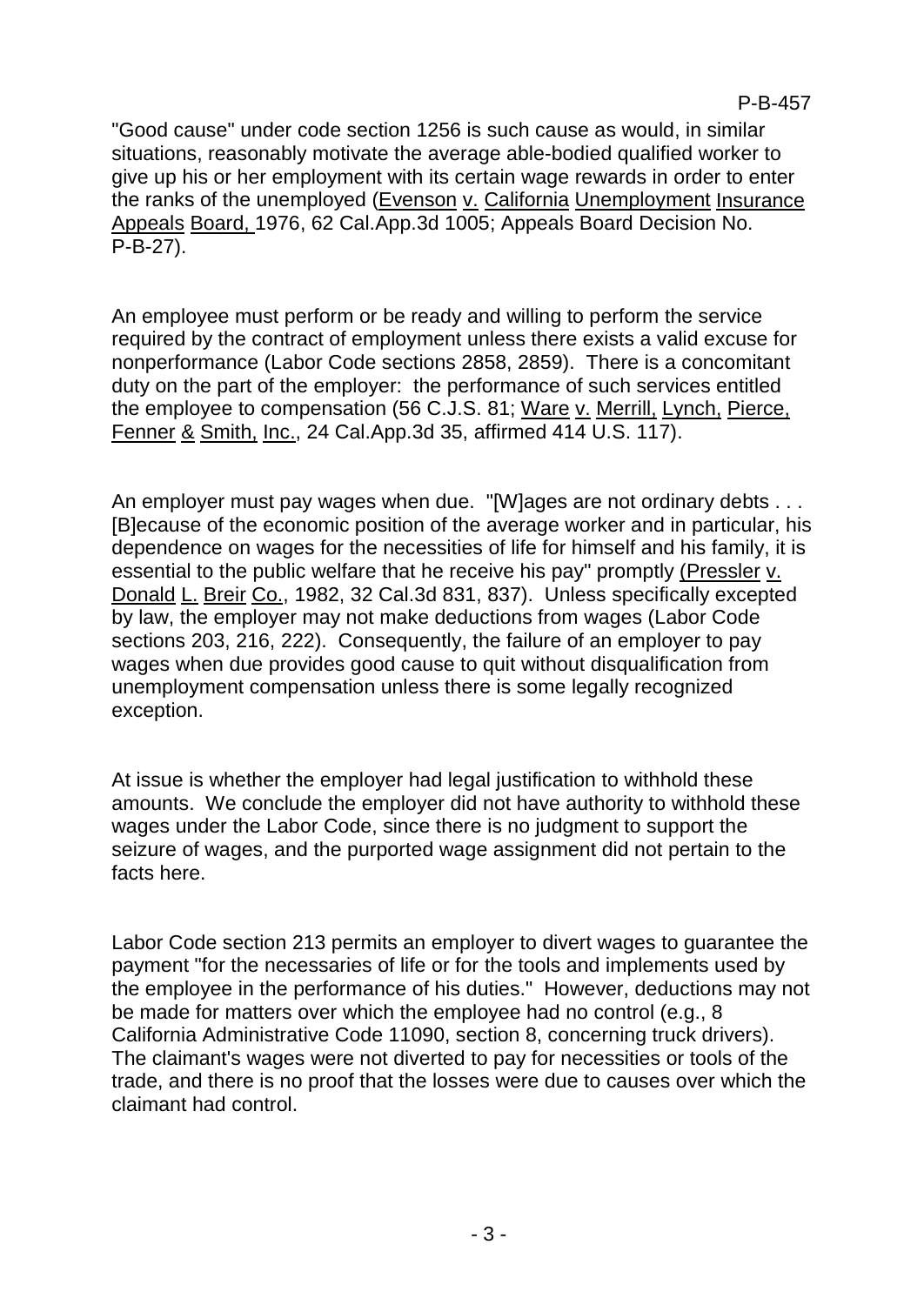In this case the employer claimed, in effect, the right to decide whether the claimant was to defend against the vehicle citation along with the right to attach a portion of the claimant's wages to satisfy its claim against the claimant for damages sustained by the employer. This amounted to an attachment. " 'Attachment' is a proceeding to take a defendant's property into legal custody to satisfy" a judgment (47A Words and Phrases, 438; 16 Cal.Jur.3d ed 87). It is a legal process, issued only by a court of competent jurisdiction. (See for example Code of Civil Procedure, Title 6.5, Part 2, Article 1, sections 484.010ff.) The employer made no application to a court for the right to attach the property of the claimant - namely, wages due him in the possession of the employer.

Finally, the employer maintains that the claimant executed a wage assignment which permitted the employer to withhold a portion of wages. By its own terms this "assignment" is totally unrelated to the matter in dispute. The agreement governs "damaged products," not traffic citations or mistakes in loading.

The administrative law judge concluded that even if the employer had acted without authority the claimant failed to take all measures available to him before abandoning the employment.

A general principle of unemployment insurance law is that an individual, in order to qualify for benefits, must have attempted to resolve work-related dissatisfactions prior to leaving work. Even where facts would ordinarily establish good cause for voluntarily leaving work, an individual genuinely desirous of retaining employment has an obligation to attempt satisfactory adjustment of his or her dissatisfactions. Failure to do so negates whatever good cause he or she may have had and disqualifies the applicant for unemployment insurance benefits (Appeals Board Decision No. P-B-8).

The foregoing does not command complete exhaustion of all remedies, merely the exercise of reasonable alternatives. In Decision No. P-B-8, the claimant made no complaints nor did she request transfer to a different shift when her application for a day off was refused. The Appeals Board held that she should at least have complained to her supervisor. Her failure to do so negated whatever good cause she might otherwise have had for leaving the employment.